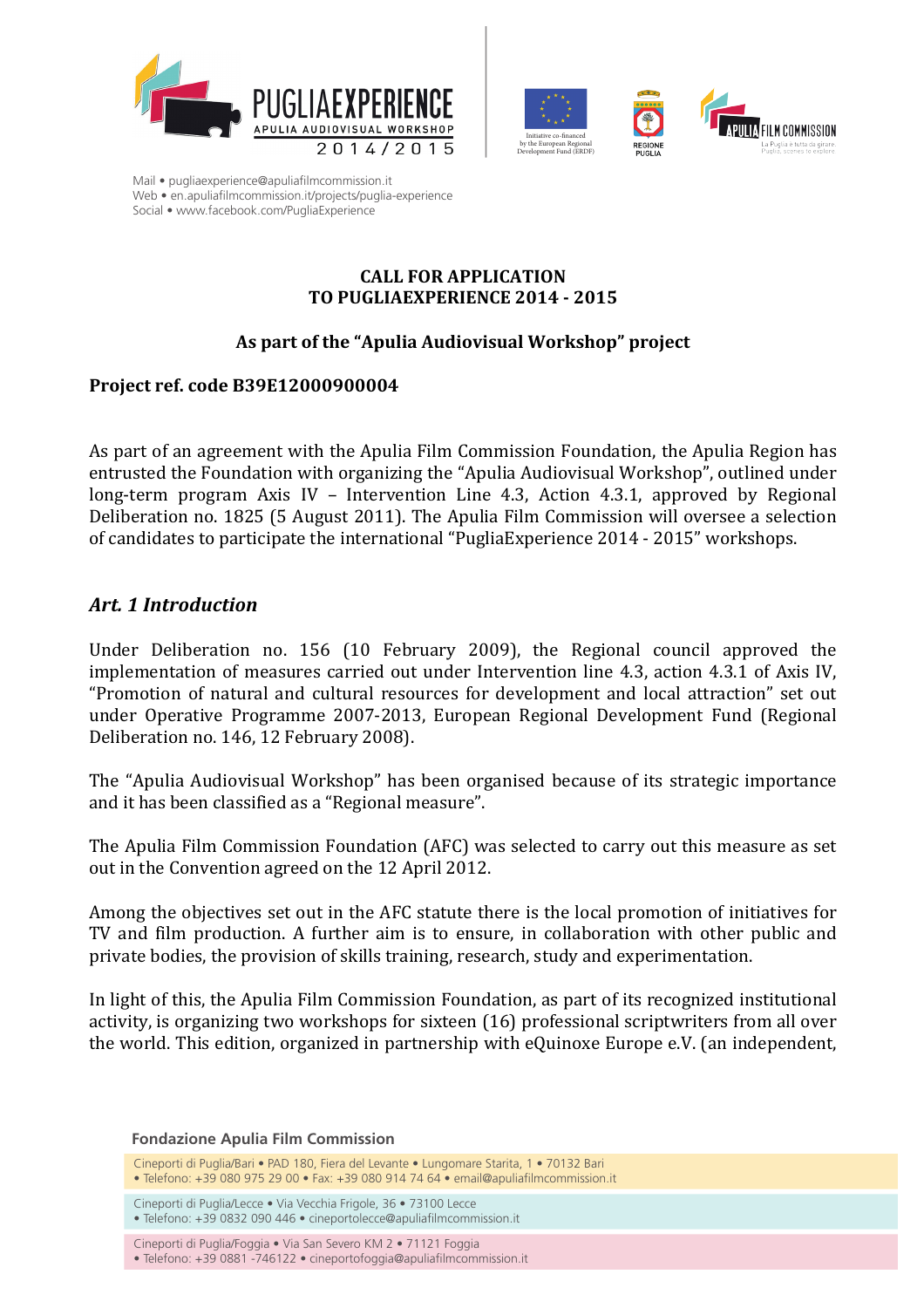



non-profit association founded in 2001 to support European filmmakers on an international level) will be focused on TV series writing.

#### The two workshops will take place from 17<sup>th</sup> November to 6<sup>th</sup> December 2014 and from **9th to 21st February 2015**.

The "PugliaExperience 2014 - 2015" workshops aim to use the local area (Apulia region) as a source of inspiration in creating stories for TV series and developing skills of the successful candidates through a series of guided workgroups and presentations given by respected scriptwriters and professionals from international film and TV broadcast-industry.

The initiative is part of an objective to establish an international workshop aimed at professional scriptwriters from all over the world. It will be organized throughout the whole territory of the Apulian region and in the AFC offices (Bari, Foggia, Lecce).

## Art. 2 Details of the "PugliaExperience 2014 - 2015" programme

The workshops will take place in Apulia and will be held in **two different sessions**: from 17<sup>th</sup> November to  $6<sup>th</sup>$  December 2014 and from 9<sup>th</sup> to 21<sup>st</sup> February 2015 (subject to changes in case of logistical or organizational need or force majeure). "PugliaExperience 2014 - 2015" aims to use the local area (Apulia) as a large-scale "set" to inspire scripts for international television industry productions.

In order to attend it, participants should enter the programme with an idea / concept for a TV series to be set in Apulia. During the workshops they will further develop the original idea inspired by the places, events, history and people they will discover during the 20 days of travel throughout the provinces of the Apulia region (location scouting).

The **first workshop**, from Monday 17<sup>th</sup> November to Saturday 6<sup>th</sup> December 2014, will focus on: 

- An itinerant scriptwriting programme conducted by James V. Hart (http://www.imdb.com/name/nm0366337/) assisted by international experts;
- Organized trips (location scouting) into the provinces of Apulia region where participants meet and discover people, places, history and traditions which should be useful in developing their stories;
- An individual work programme that aims participants to draft and develop their own script.

**Fondazione Apulia Film Commission**

 $\bullet$  Telefono: +39 0832 090 446  $\bullet$  cineportolecce@apuliafilmcommission.it

Cineporti di Puglia/Foggia · Via San Severo KM 2 · 71121 Foggia

Cineporti di Puglia/Bari • PAD 180, Fiera del Levante • Lungomare Starita, 1 • 70132 Bari

 $\bullet$  Telefono: +39 080 975 29 00  $\bullet$  Fax: +39 080 914 74 64  $\bullet$  email@apuliafilmcommission.it

Cineporti di Puglia/Lecce • Via Vecchia Frigole, 36 • 73100 Lecce

<sup>•</sup> Telefono: +39 0881 -746122 • cineportofoggia@apuliafilmcommission.it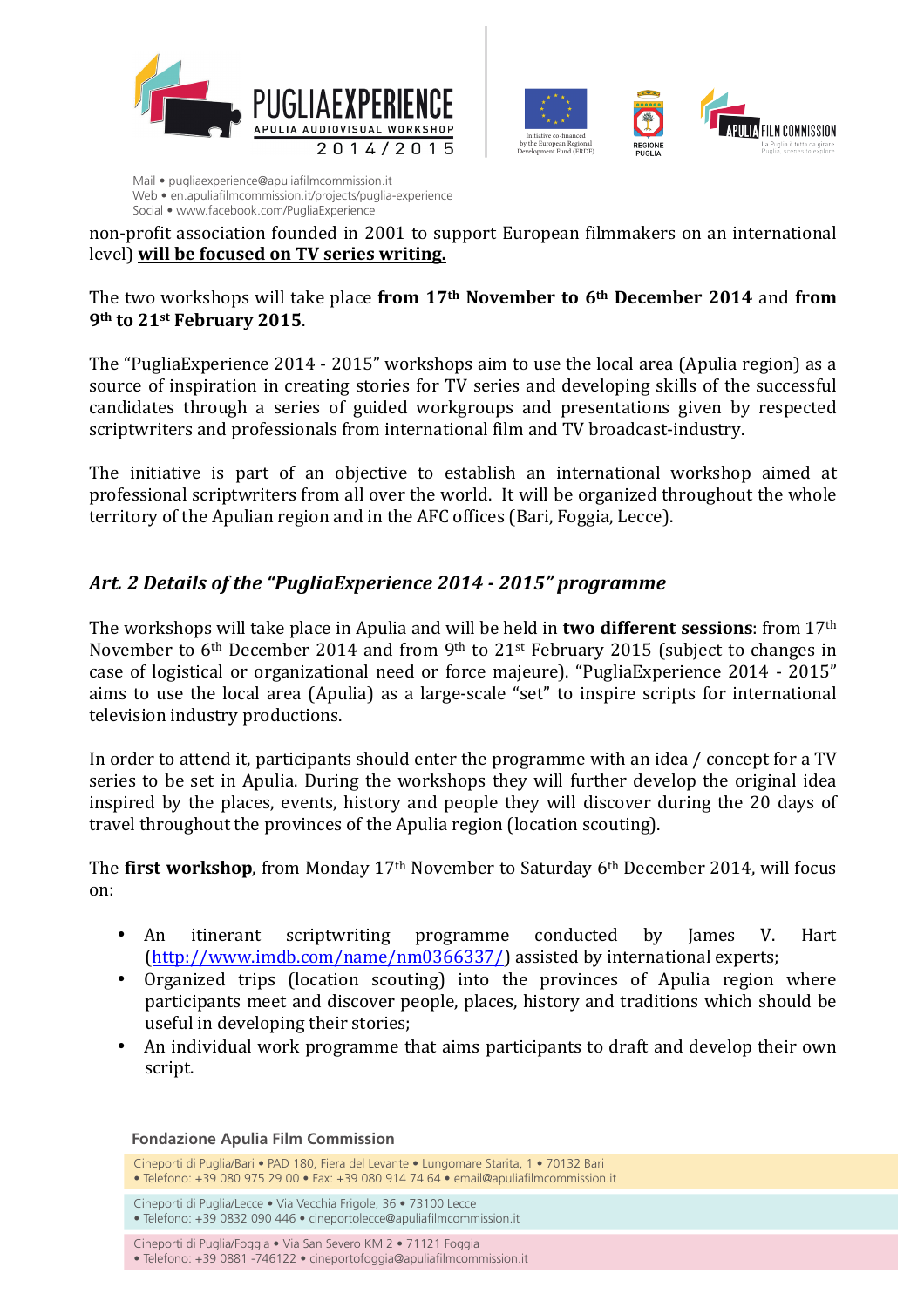



The **second workshop**, from Monday 9<sup>th</sup> February 2015 to Saturday 21<sup>st</sup> February 2015, will focus on:

- A pilot episode's creation for TV series (each participant will develop an individual project);
- A final pitch session  $(20<sup>th</sup>$  and  $21<sup>st</sup>$  February 2015) with a panel of international television industry producers and/or professionals.

## **English is the unique and official language of the workshop.**

The total "experience" includes scriptwriting sessions, roundtables, writing teams, pitch sessions, screenings and discussions, location scouting, presentations and tutoring, personal and cultural exchanges, social activities, follow up.

Each participant will be issue with a certificate of attendance.

## PugliaExperience 2014-2015 has no cost of participation (totally free of charge). In addition, all expenses related to travel, accommodation and food in Apulia are covered and organized in their entirety by the Apulia Film Commission Foundation.

## Art. 3 Conditions of participation, admission requirements and priority requisites

The total number of participants is limited to 16 (sixteen).

#### **Mandatory and basic requirements** in order to apply are:

- Proven professional experience as scriptwriter or director and/or certified qualification as screenwriter or director from specialist training schools or bodies (public or private);
- Excellent level of written and spoken English.

#### **Extra requirement** (not mandatory) is:

• Proven professional experience as TV series scriptwriter or director:

For the participation to PugliaExperience 2014-2015 is recommended to have a laptop with Wi-Fi connection and a Skype account.

## Participants from previous PugliaExperience workshops could re-apply.

**Fondazione Apulia Film Commission**

Cineporti di Puglia/Bari • PAD 180, Fiera del Levante • Lungomare Starita, 1 • 70132 Bari

 $\bullet$  Telefono: +39 080 975 29 00  $\bullet$  Fax: +39 080 914 74 64  $\bullet$  email@apuliafilmcommission.it

Cineporti di Puglia/Lecce • Via Vecchia Frigole, 36 • 73100 Lecce

 $\bullet$  Telefono: +39 0832 090 446  $\bullet$  cineportolecce@apuliafilmcommission.it

Cineporti di Puglia/Foggia · Via San Severo KM 2 · 71121 Foggia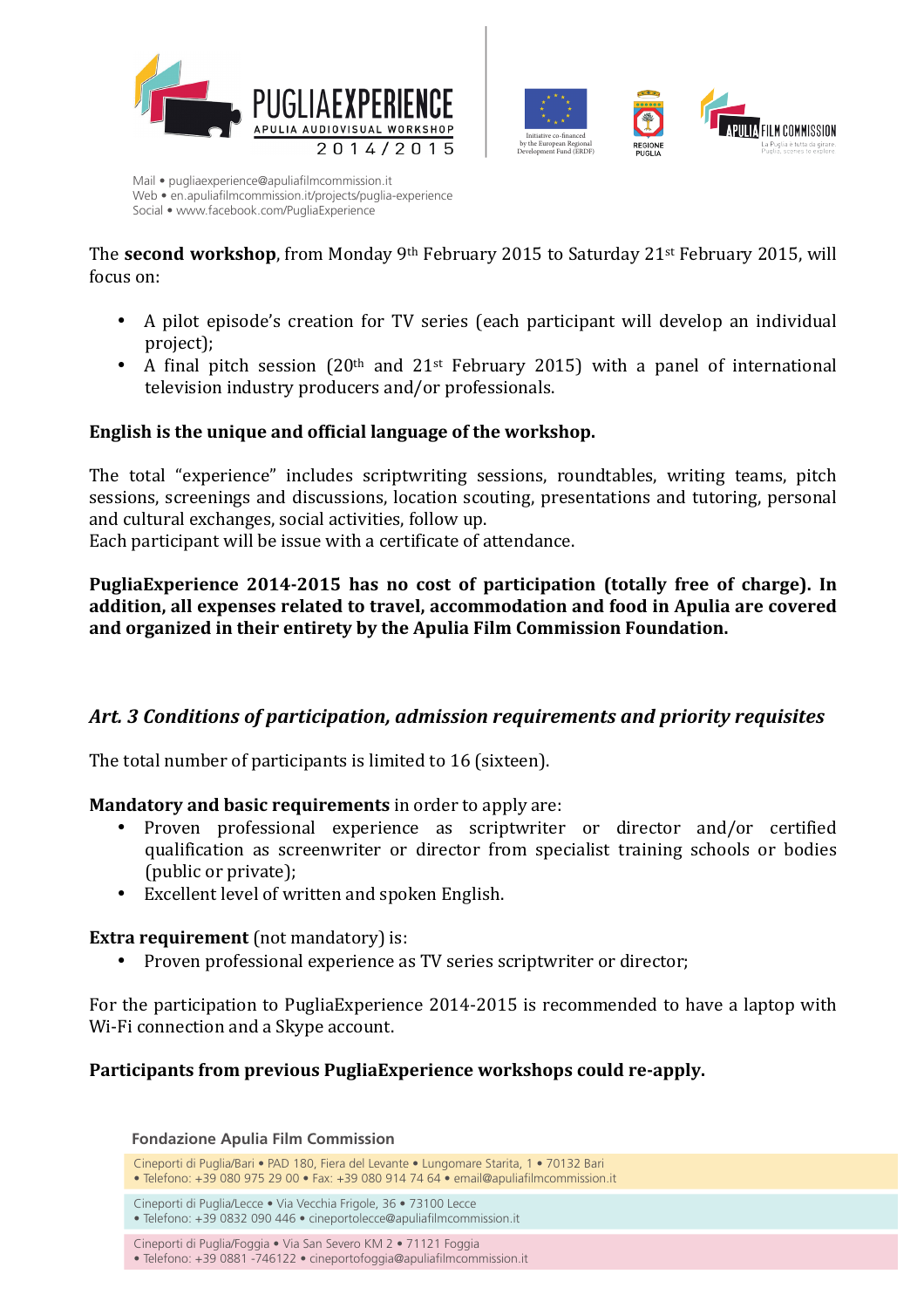





# *Art. 4 Application Pack*

The application pack to be submitted includes the following documents:

- The **application form** duly filled and signed (attachment A);
- A **statement of truth**, certifying the veracity of the information provided in the CV and that the applicant is the only author of the concept submitted and that she/he has not sold the rights of the concept  $(\text{attachment B})$ ;
- A **professional CV**, preferably in EU format or Europass;
- A copy of a valid **identity document**;
- An **original concept** (within 6.000 and 10.000 characters spaces included) for a TV series script which could be set in Apulia. For further information about the Apulia region please visit the following page:

http://en.apuliafilmcommission.it/projects/puglia-experience/about-apulia

All documents have to be scanned and uploaded as a one-file (maximum 6mb) on the specific section of Apulia Film Commission website:

http://tools.apuliafilmcommission.it/lavoraconnoi/PE2014.php

All the documents must be written in English.

## Art. 5 Evaluation and selection procedures

An Evaluation Committee nominated by the Apulia Film Commission will carry out the participant selection. Applicants may be contacted (by appointment) to participate in an audio-video interview on Skype with a member of the selection committee.

Moreover, in order to maintain group cohesion, a balance will be sought in the final selection between styles, geographical origins and ages of candidates.

Upon final selection by the end of September 2014, a list of the successful candidates will be available on the official website of the Apulia Film Commission www.apuliafilmcommission.it.

**Fondazione Apulia Film Commission**

Cineporti di Puglia/Bari • PAD 180, Fiera del Levante • Lungomare Starita, 1 • 70132 Bari

 $\bullet$  Telefono: +39 080 975 29 00  $\bullet$  Fax: +39 080 914 74 64  $\bullet$  email@apuliafilmcommission.it

Cineporti di Puglia/Lecce • Via Vecchia Frigole, 36 • 73100 Lecce

 $\bullet$  Telefono: +39 0832 090 446  $\bullet$  cineportolecce@apuliafilmcommission.it

Cineporti di Puglia/Foggia · Via San Severo KM 2 · 71121 Foggia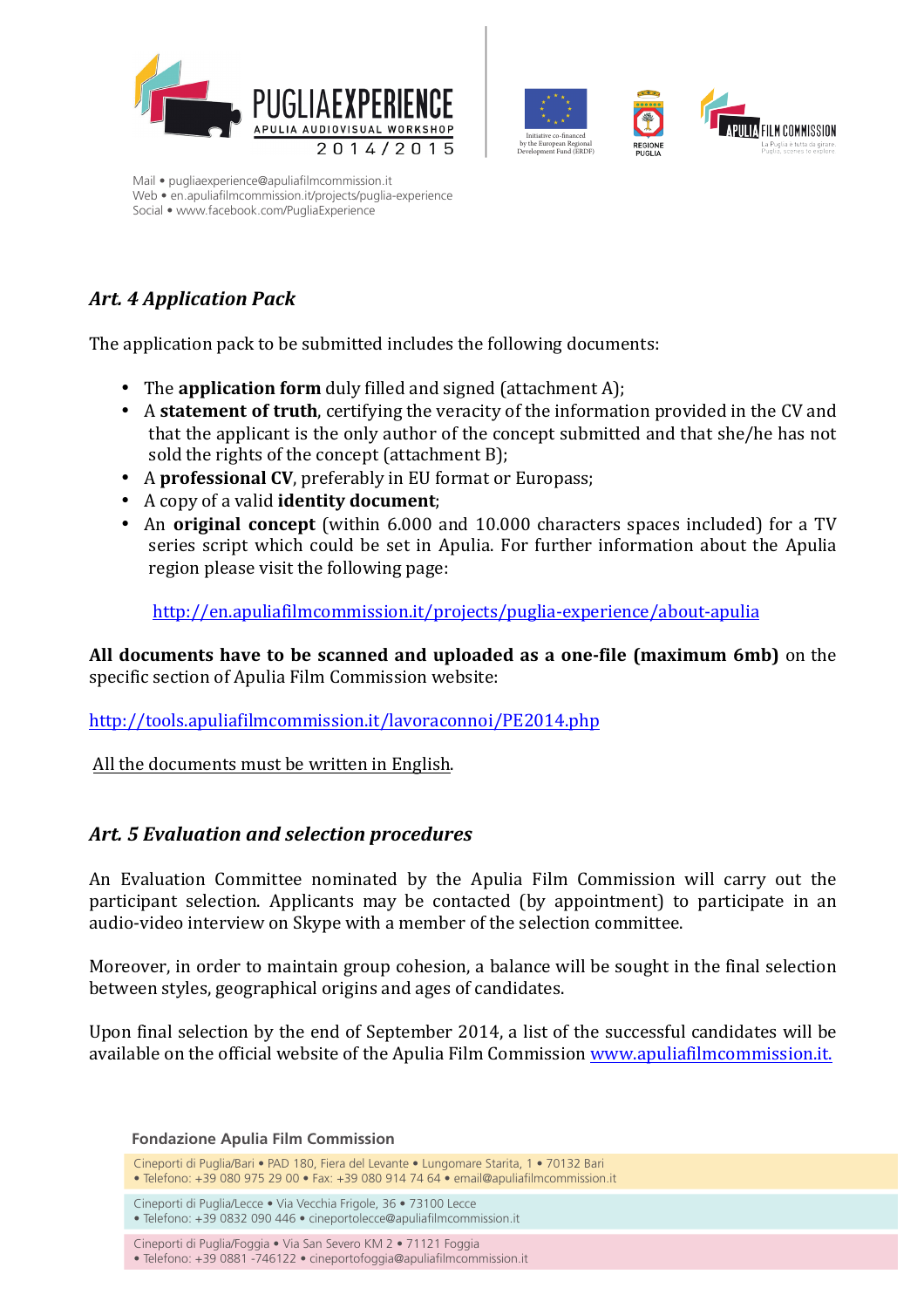



Only successful candidates will be contacted by e-mail. This will include a letter of confirmation to be completed, signed, scanned and returned to the AFC office.

In case of applicant withdrawal or missing or late confirmation, applicants from lower places on the classification in order of evaluation, will be given the right to participate.

## Art. 6 Terms and procedures of participation

Applicants should send the documentation outlined above by **scanning and uploading it as a one-file (maximum 6mb)** on the specific section of Apulia Film Commission website:

## http://tools.apuliafilmcommission.it/lavoraconnoi/PE2014.php

The only official way to apply is by the above link. Other ways of application are not allowed and will not be taken under consideration by AFC offices.

## **The deadline for applications is Thursday 25th September 2014, at 23:59 (Italian local time).**

Please note that in the event of TV series production created and developed during the workshops, "PugliaExperience – Apulia Audiovisual Workshop" official logo must be pointed out in the credits and/or opening titles, in all the communications, marketing activities and materials. In addition, the following sentence must be written: "This TV series has been created and developed within the PugliaExperience Apulia Audiovisual Workshop  $2014$  – 2015 project".

Participants must be full-time available until the end of the two workshops and during all the activities planned as detailed at the art. 2 "*Details of the "PugliaExperience 2014* -*2015"* **programme***.*

## *Art. 7 Exclusion*

The following cases will lead to the exclusion of the applicant from the selection procedure as defined in articles  $5$  and  $6$ :

a) Documentation sent after the deadline or in a procedure different from that set on articles 5 and 6; 

b) Missing application form and / or incomplete or erroneous compilation of the form;

c) Missing or incomplete attachment of required documentation (art. 5).

**Fondazione Apulia Film Commission**

Cineporti di Puglia/Bari • PAD 180, Fiera del Levante • Lungomare Starita, 1 • 70132 Bari

 $\bullet$  Telefono: +39 080 975 29 00  $\bullet$  Fax: +39 080 914 74 64  $\bullet$  email@apuliafilmcommission.it

Cineporti di Puglia/Lecce • Via Vecchia Frigole, 36 • 73100 Lecce

 $\bullet$  Telefono: +39 0832 090 446  $\bullet$  cineportolecce@apuliafilmcommission.it

Cineporti di Puglia/Foggia · Via San Severo KM 2 · 71121 Foggia